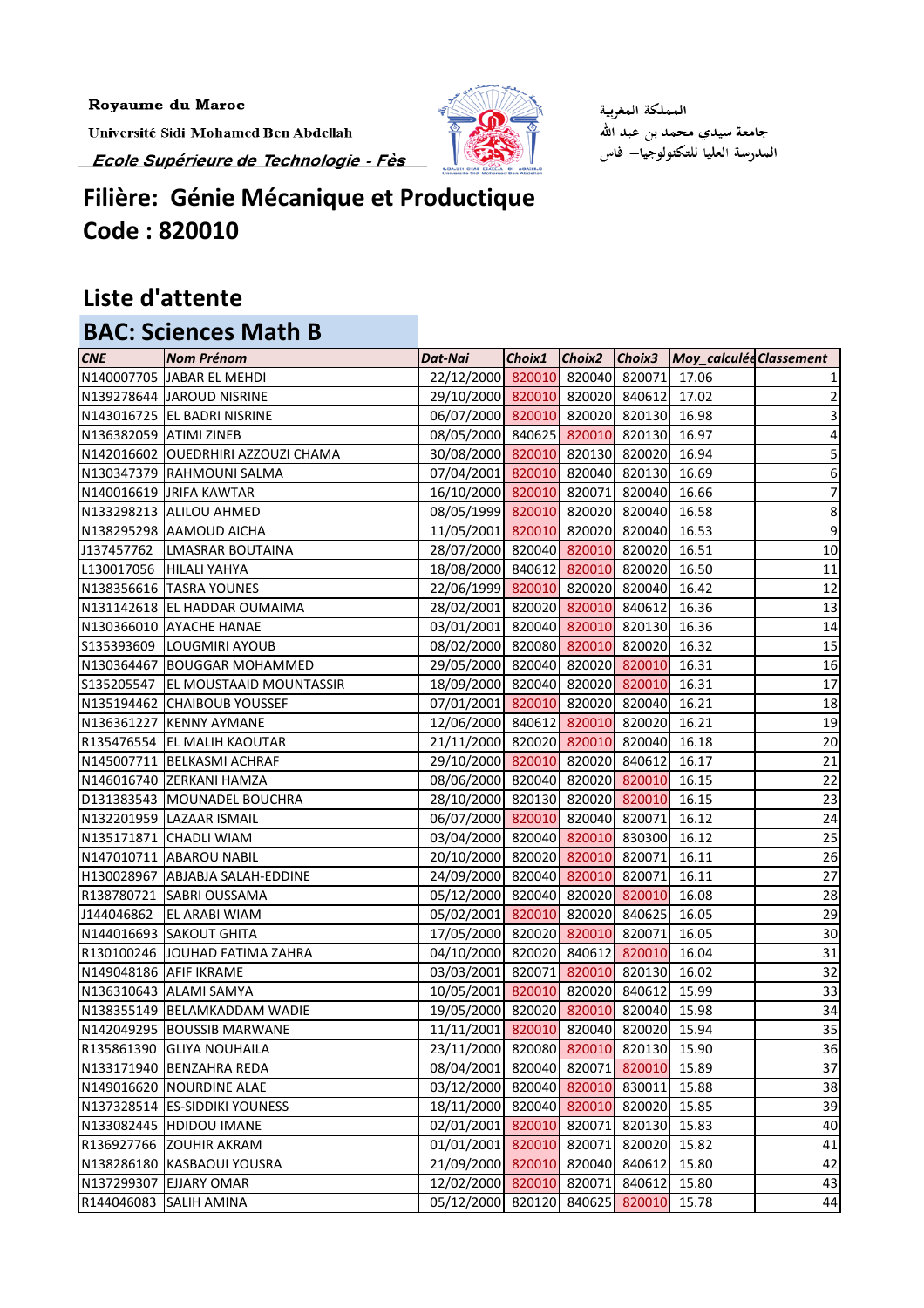| F137253084 CHIKI HAJAR |                                        | 17/09/1999 820010 830011 820080 15.72 |               |                      |       | 45       |
|------------------------|----------------------------------------|---------------------------------------|---------------|----------------------|-------|----------|
| N131214968 DYAZ IMAD   |                                        | 17/08/2001 820020 820010 820040 15.72 |               |                      |       | 46       |
|                        | J138429480 BEN-CHEIKH DOUAA            | 06/09/2000 820020 820010 820040 15.71 |               |                      |       | 47       |
|                        | J130038285   DIOUHI FATIMA ZAHRA       | 06/06/2000 840625 820080 820010 15.71 |               |                      |       | 48       |
|                        | G136729454 RACHIDI SAAD                | 04/10/2000 820040 820010 820020 15.70 |               |                      |       | 49       |
|                        | S130253680 KHMILECH LAMYAE             | 01/07/2000 820010 830011 820071       |               |                      | 15.68 | 50       |
|                        | R146014246   MALEK IBTISSAM            | 02/01/2001 820010 820071 820020 15.64 |               |                      |       | 51       |
|                        | N140029641 ESAFSSAFI FATIMA-ZAHRA      | 24/03/2000 820040 820130 820010       |               |                      | 15.63 | 52       |
|                        | N137310754 MECHQRANE HATIM             | 15/06/1999 820010 840612 820071       |               |                      | 15.62 | 53       |
|                        | P120026382 EL MAYMOUNI BADREDIN        | 29/07/2000 820010 840612 820071 15.60 |               |                      |       | 54       |
|                        | N137171340 BOUKHACHOUN MERYEM          | 28/01/2001 820020 820010 840612       |               |                      | 15.59 | 55       |
|                        | N131266070 EL BOURACHDI GHIZLANE       | 31/12/1999 830011 820010 820080 15.58 |               |                      |       | 56       |
|                        | N130087025 SAKOUT OMAR                 | 02/04/2001 820010 820020 820040       |               |                      | 15.57 | 57       |
|                        | N140049277 EL HILALI SAAD              | 21/08/2000 820010 820130 820071       |               |                      | 15.54 | 58       |
|                        | N135226242 OUNISS ADNANE               | 05/07/2000 820010 820071 820040 15.54 |               |                      |       | 59       |
|                        | N130365975   MARBOUH MOHAMED           | 29/07/2000 820010 820130 820040 15.47 |               |                      |       | 60       |
|                        | E142188655 EL KOURI YASSINE            | 10/06/2000 820010 820130 820040 15.43 |               |                      |       | 61       |
|                        | N134382010 SOUFIANE MEHDI              | 06/01/2001 820040 820120 820010       |               |                      | 15.37 | 62       |
|                        | J138297017 ZHANI MAROUAN               | 27/12/2000 820010 820040 820130 15.36 |               |                      |       |          |
|                        | N144025538 HABYBELLAH MOHAMED          | 19/05/2000 820010 820040 840612 15.35 |               |                      |       | 63<br>64 |
|                        | N134279046 KAMAL WALID                 | 17/04/2000 820020 820010 820130 15.35 |               |                      |       | 65       |
|                        | N130232202 OUBIBI ELMEHDI              | 10/05/2000 820040 820010 830011 15.34 |               |                      |       | 66       |
|                        | S140022916   MAKRANE HASSAN            | 15/02/2000 820020 820010 840625       |               |                      | 15.32 | 67       |
|                        | N130310725 ABID AMROU                  | 04/10/2000 820010 820020 820071       |               |                      | 15.28 | 68       |
|                        | N132365960 BEKKOURI BOUTAINA           | 24/02/2000 820010 820130 820071       |               |                      | 15.28 | 69       |
|                        | P120002169 EL ACHHAB YOUSSEF           | 02/12/2000 820010 820020 820071       |               |                      | 15.25 | 70       |
|                        | N132328506 AZZITI HAMZA                | 10/05/2000 820010 820040 820020 15.25 |               |                      |       | 71       |
|                        | N149031195 SALHI OTHMAN                | 10/02/1999 820040 820010 820020       |               |                      | 15.19 | 72       |
|                        | F130070948   MANOUNI RABHA             | 13/11/2000 820010 820020 840612       |               |                      | 15.17 | 73       |
|                        | R130108306 SAKHI MOHAMED ZAID          | 08/07/2000 820020 820010 820040 15.13 |               |                      |       | 74       |
|                        | N146049297 ALAOUI KHAOULA              | 29/12/2000 820010 820020 820071 15.12 |               |                      |       | 75       |
|                        | S137242790   BEN.HDECH EL AMINE        | 21/09/2000 820010 820040 820071 15.10 |               |                      |       | 76       |
|                        | D137527143 EL HADFI YOUNES             | 06/03/2001 820071                     |               | 830011 820010        | 15.10 | 77       |
|                        | N149042149 MARRAKCHI DOHA              | 18/08/2000 820010 820120 830300       |               |                      | 15.07 | 78       |
|                        | N133303924 EL ABDARI OUMAYMA           | 14/01/2000 820020 820010 830011       |               |                      | 15.07 | 79       |
|                        | M133370155 BENHARTI ZAKARIAE           | 28/01/2000 830011                     |               | 820071 820010        | 15.07 | 80       |
|                        | N138236995 HADDAD YASSINE              | 08/02/2001 820010 820020 830011       |               |                      | 15.06 | 81       |
|                        | N139072615 ECH.CHIHAB MOHAMMED         | 12/12/1999 820020 820010 840612       |               |                      | 15.03 | 82       |
|                        | N136293609 DKHISSI YOUNESS             | 26/10/2000 820020 820040 820010       |               |                      | 15.03 | 83       |
|                        | N133271891  BRITEL FATMA               | 03/08/2000 820010 820020 840612       |               |                      | 15.00 | 84       |
|                        | M139294831 ASSOU MERJA ALI             | 24/11/2000                            |               | 820040 820020 820010 | 14.99 | 85       |
|                        | R139290936 ABOUCHOUF HAJAR             | 27/07/2000 820020 820010 820040       |               |                      | 14.94 | 86       |
|                        | N130232823 BETTIOUI ANASS              | 01/01/2001 820020 820010 840612       |               |                      | 14.91 | 87       |
|                        | R135290819 LAFDIL NOUHAILA             | 03/10/2000 820071 820020 820010       |               |                      | 14.89 | 88       |
|                        | N141025520 EZ-ZEBOURY OUMAIMA          | 13/01/2000 820010 820071 820130       |               |                      | 14.87 | 89       |
|                        | N142016606 EL YAAKOUBI MOHAMMED        | 22/06/2000                            |               | 820010 820020 820040 | 14.87 | 90       |
|                        | N139305694 ZRIOULI IBRAHIM             | 03/04/2000 820020 840612              |               | 820010               | 14.86 | 91       |
|                        | K130069064 LAHMAIDI AYMANE             | 12/10/2000 820040 820071 820010       |               |                      | 14.84 | 92       |
|                        | N139306966 BOUSSALHAM HANANE           | 28/01/2000 820040 820010 820020       |               |                      | 14.81 | 93       |
|                        | M136319754 EL MAKHCHOUNE YOUSSEF       | 27/03/2000 820020 820010 820040       |               |                      | 14.80 | 94       |
|                        | M135382446 EL MANZLI-SLIMANI YOUSSEF   | 29/01/2000 820010 820130 820040       |               |                      | 14.77 | 95       |
|                        | N139343125 KAHHAK YASMINE              | 21/06/2001 820010 820071              |               | 820020               | 14.77 | 96       |
|                        | D135907555   MALLOUL BACHAR            | 16/12/2000 820071 820010 820020       |               |                      | 14.75 | 97       |
|                        | R136649848 AKAZANE OUSSAMA             | 22/12/2000 820010 820020 820130       |               |                      | 14.73 | 98       |
|                        | N139347963 ADIB MERYEME                | 15/06/2000 820040 840612 820010       |               |                      | 14.72 | 99       |
|                        | D139335897 OUMALEK AICHA               | 27/07/2000                            | 820130 820010 | 820080               | 14.70 | 100      |
|                        | N146007464 EL KHIRAOUI INASSE          | 10/02/2000 820020 820040 820010       |               |                      | 14.68 | 101      |
|                        | N142005898 ABDELLAOUI SALMANE EL KHAIR | 09/10/2000 820010 820020 840625       |               |                      | 14.67 | 102      |
|                        | N133361157 HAMMOUNE SOUFIANE           | 02/01/2001 840612 820010 820080       |               |                      | 14.67 | 103      |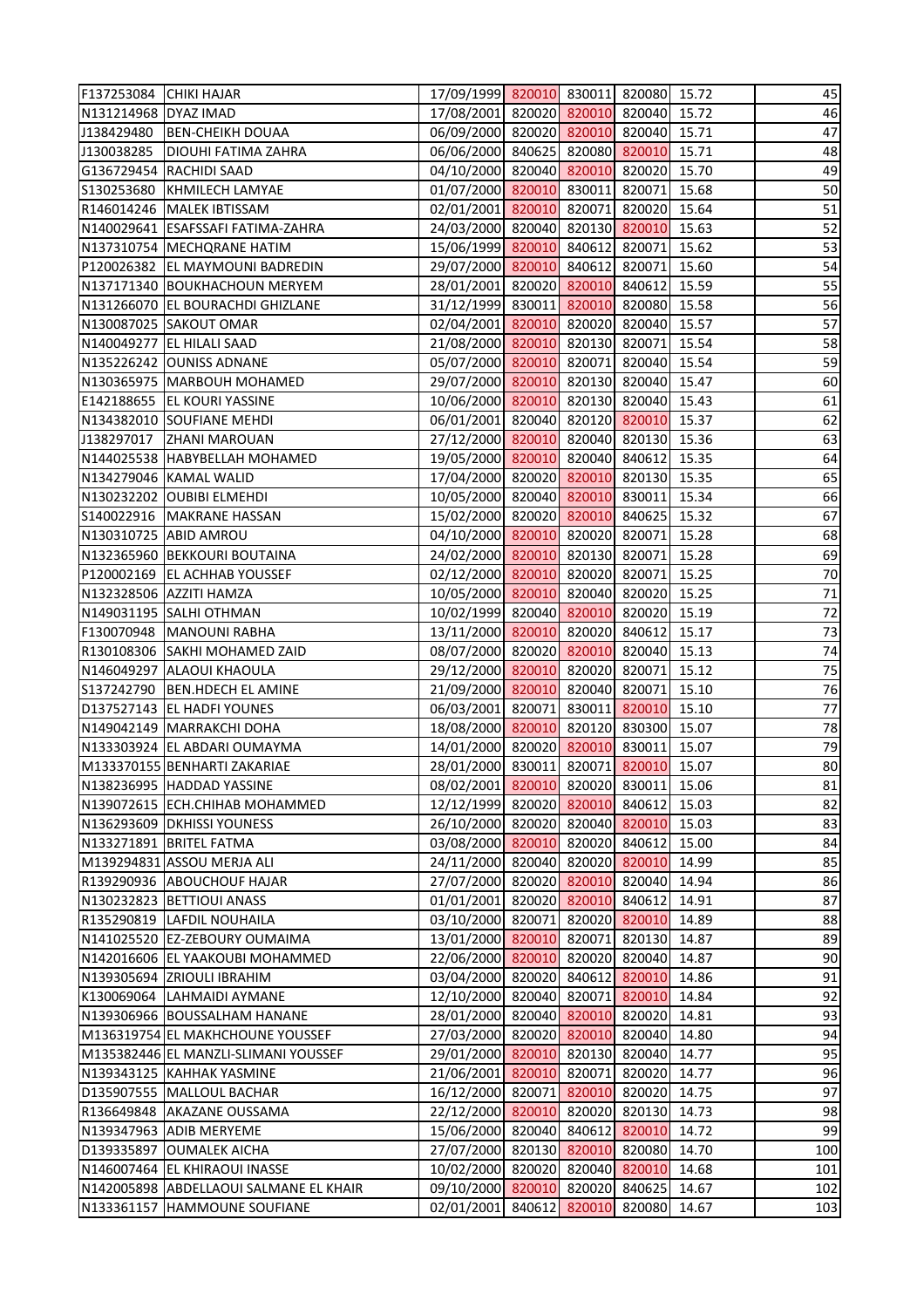|                         | E143191536   TOUBALI TAHA YASSINE                   | 13/09/2000 820010 820130 820071 14.66                                    |  |                      |       | 104        |
|-------------------------|-----------------------------------------------------|--------------------------------------------------------------------------|--|----------------------|-------|------------|
|                         | R136284290 RABITE BOUTAINA                          | 21/03/2001 840612 820040 820010 14.65                                    |  |                      |       | 105        |
|                         | N133347844 ALAMI IBTISSAM                           | 08/07/2001 820010 820040 840612 14.64                                    |  |                      |       | 106        |
| N140016624 KHEY ISRAE   |                                                     | 25/08/2000 820010 830011 820071                                          |  |                      | 14.59 | 107        |
|                         | N142025353  TOUIREH HIBA                            | 18/08/2000 820010 820020 840612 14.59                                    |  |                      |       | 108        |
|                         | C137167663   HASSISS YOUSSEF                        | 22/11/2000 820071 820010 820020 14.59                                    |  |                      |       | 109        |
|                         | M135384478 IDRISSI MOHAMMED TAHA                    | 16/06/2000 820010 820130 840612                                          |  |                      | 14.56 | 110        |
|                         | K136098209   BAKACHE YOUNESS                        | 22/08/2000 820010 820020 820130 14.54                                    |  |                      |       | 111        |
|                         | M133319669 BENAMER AYMAN                            | 04/11/2000 820130 820010 840612                                          |  |                      | 14.54 | 112        |
|                         | M140009841 LAADNANI IMANE                           | 12/07/2000 820010 820020 840625 14.53                                    |  |                      |       | 113        |
|                         | J138423372   HADDIOUI SAID                          | 06/02/2001 820010 820020 820040 14.51                                    |  |                      |       | 114        |
|                         | D139838944 AZZOUZI ABDELHADI                        | 08/12/1999 820020 820040 820010 14.48                                    |  |                      |       | 115        |
|                         | N130348055 ROUDANI FATIMA ZAHRA                     | 01/01/2000 820040 820010 820020                                          |  |                      | 14.45 | 116        |
|                         | P149074862 AAKIL MAHMOUD                            | 28/06/2000 820010 820040 820130                                          |  |                      | 14.43 | 117        |
|                         | N133347768 EL GAIDI HIBA                            | 18/02/2000 820010 820071 820080 14.37                                    |  |                      |       | 118        |
|                         | N137195391 SELLAMI CHAYMAE                          | 11/03/2001 820020 820010 820120 14.36                                    |  |                      |       | 119        |
|                         | N133382006 AMRANI JOUTEI IDRISSI ZINEB              | 28/11/2000 820040 840612 820010 14.33                                    |  |                      |       | 120        |
|                         | N138172066 LAKHAL AYMANE                            | 04/11/2000 820010 820020 820040 14.31                                    |  |                      |       | 121        |
|                         | N134351331 SALIH AYMANE                             | 30/05/2000 820040 840612 820010                                          |  |                      | 14.28 | 122        |
|                         | R137750339 GHATTAB AHMED                            | 17/08/2000 820130 830011 820010 14.27                                    |  |                      |       | 123        |
|                         | N133174374 EL OUALYDY CHADIA                        | 09/09/2000 820010 820020 820040 14.26                                    |  |                      |       | 124        |
|                         | N137345287 BEN ZEKRI MOHAMMED AMINE                 | 08/11/2000 820071 820010 820040 14.26                                    |  |                      |       | 125        |
|                         | D133055757  IHMIMI ABDELHAMID                       | 03/07/2000 820010 820040 820020 14.22                                    |  |                      |       | 126        |
|                         | N130353059 KRATI YOUNES                             | 23/12/2000 820020 820071 820010                                          |  |                      | 14.22 | 127        |
|                         |                                                     |                                                                          |  |                      |       |            |
|                         | N131310695 LISSANE EDDINE SAAD                      | 08/01/2000 820071 820020 820010 14.20                                    |  |                      |       | 128        |
|                         | J137150307 KOUTTANE SALWA                           | 23/07/2000 820040 820010 830300                                          |  |                      | 14.19 | 129        |
|                         | N135332647 EL JEMLI AHMED                           | 23/12/1999 820020 820010 820130 14.18                                    |  |                      |       | 130        |
|                         | N137192840 EL OUERYAGHELY WADIE                     | 02/11/2000 820010 820130 820020                                          |  |                      | 14.15 | 131        |
|                         | N138368342 EL KHADIRI AYA                           | 02/05/2000 820071 820020 820010<br>14/01/2001 820010 820020 820040 14.09 |  |                      | 14.12 | 132        |
|                         | N135208352 OUCHEN HASSAN<br>H110002724 DAOUDI TALAL | 22/07/2000 820020 820010 820040 14.07                                    |  |                      |       | 133<br>134 |
|                         | N135294353 ESSOUJAA YAHYA                           | 08/06/2000 820010 820071 820020 14.05                                    |  |                      |       | 135        |
|                         | D130029978 EL AQRAA OUAFA                           | 20/12/2000 820010 820020 820040 14.01                                    |  |                      |       | 136        |
| N139301933 FILALI IKRAM |                                                     | 22/06/2000 820040 820010 840612                                          |  |                      | 13.97 | 137        |
|                         | N141051709 ACHEHBOUNE YOUNES                        | 30/06/2000 820040 820010 820020 13.95                                    |  |                      |       | 138        |
|                         | N146025700 HAOUARI EL MAHDI                         | 15/03/2001                                                               |  | 820020 820130 820010 | 13.95 | 139        |
| K132099031              | <b>BOULIFA IBTISSAM</b>                             | 15/06/2000 820010                                                        |  | 820020 820040        | 13.94 | 140        |
|                         | R131335967 EL MOUTTAKI ADNAN                        | 24/09/2000 820040 820010 820020 13.92                                    |  |                      |       | 141        |
|                         | N137271868 CHEIKH YASSIR                            | 30/09/2000 820010 820040 820071                                          |  |                      | 13.90 | 142        |
|                         | R137927718 AOMARI YOUNES                            | 01/09/2000 820071 820010 830011                                          |  |                      | 13.90 | 143        |
|                         | N136346429 EL FAKIR KARIMA                          | 21/04/2000 820071 820010 820040                                          |  |                      | 13.87 | 144        |
|                         | N137153699 BENNANI KAWTAR                           | 20/02/2001 820010 820020 840612                                          |  |                      | 13.82 | 145        |
|                         | N145015126 BARKI IKRAM                              | 16/06/2000 820040 830011 820010                                          |  |                      | 13.82 | 146        |
|                         | N140031453 ABBADI NISRINE                           | 30/01/2001 820010 830011 820071                                          |  |                      | 13.79 | 147        |
|                         | L130216312  HADDAZI ABDELLAH                        | 09/06/2000 820010 820020 840612 13.77                                    |  |                      |       | 148        |
|                         | N138344371 SENDIDE OUISSAL                          | 22/10/2000 820020 820010 820130                                          |  |                      | 13.77 | 149        |
|                         | N137198762 AMRANI ALAOUI MOHAMMED                   | 07/05/2000 820010 820020 820040                                          |  |                      | 13.76 | 150        |
|                         | N133265957 AJAKANE MOHAMED                          | 20/05/2000 820010 820020 820071                                          |  |                      | 13.73 | 151        |
|                         | F144030796  HILMI ABDELLAH                          | 21/01/2000 820010 820020 820040                                          |  |                      | 13.70 | 152        |
|                         | N143060630 OULAHBIB MAJDA                           | 20/07/2000 820010 820020 820040                                          |  |                      | 13.69 | 153        |
|                         | H110037241   MEHDI IBRAHIM                          | 29/11/2000 820020 820010 820040                                          |  |                      | 13.69 | 154        |
|                         | N135170326 BEN CHRAA HODA                           | 07/06/2000 820130 820010 820080                                          |  |                      | 13.69 | 155        |
|                         | C131115629 OUBAHA MOUAD                             | 20/07/2000 820020 820010 820130                                          |  |                      | 13.67 | 156        |
|                         | N133265949 REZZOUQ AYOUB                            | 21/05/2000 820010 820020 820071                                          |  |                      | 13.66 | 157        |
| N130170284 TAJRI IKRAM  |                                                     | 23/02/2000 820010 840612 820040                                          |  |                      | 13.64 | 158        |
|                         | L142013803 ELMAJDAOUI HAMZA                         | 14/01/2000 820040 820020 820010                                          |  |                      | 13.62 | 159        |
| K132408285              | <b>DOUIDA OTHMANE</b>                               | 29/09/2000 820010                                                        |  | 820020 830011        | 13.59 | 160        |
|                         | M130383845 TAHIRI AYOUB                             | 24/02/2000 820010 840612 820040                                          |  |                      | 13.59 | 161        |
|                         | N140015105 ABID MOHAMMED                            | 12/05/2000                                                               |  | 820080 820010 820071 | 13.57 | 162        |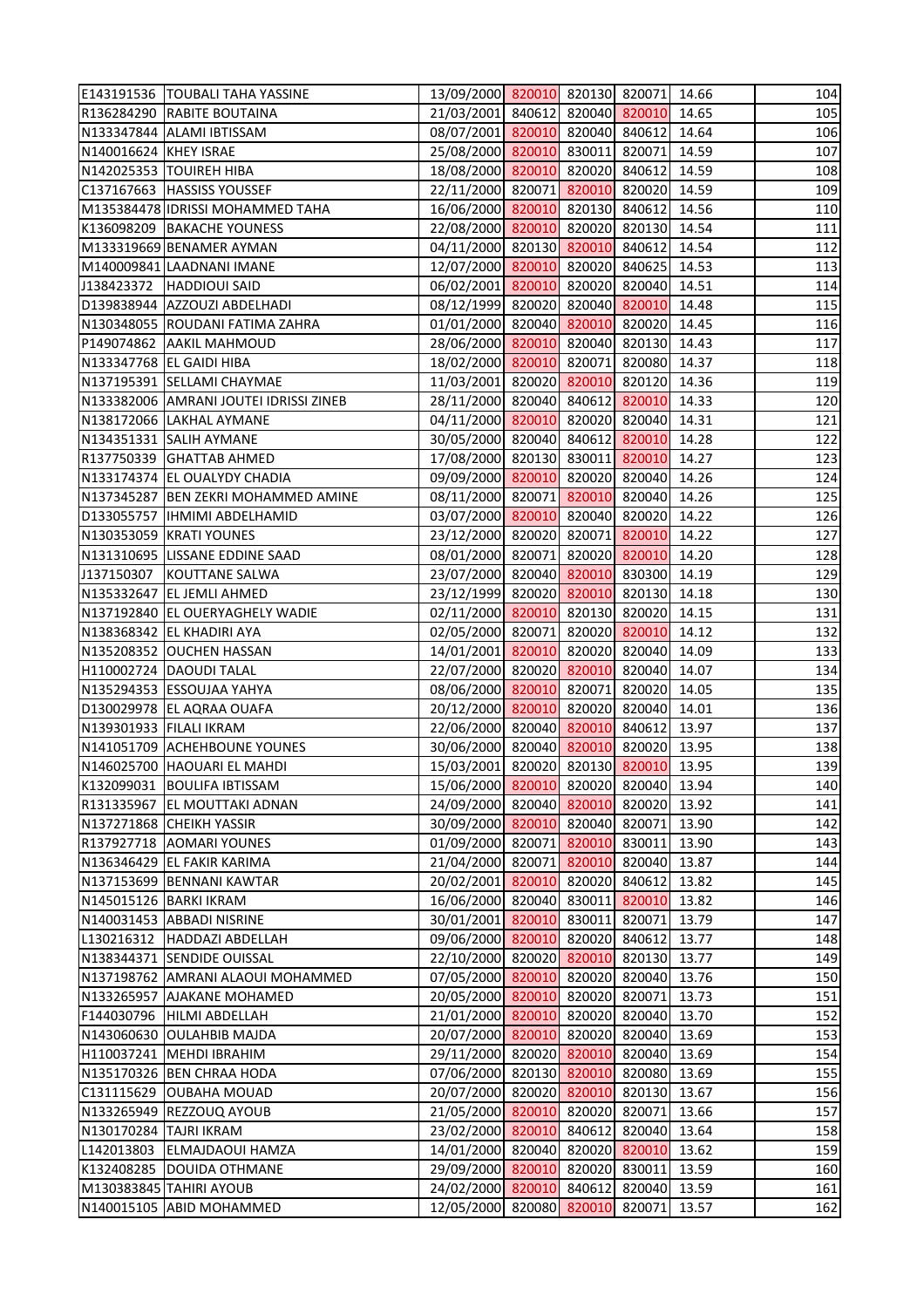|                         | D135303794 BOURCHACHENE SAADEDDIN    | 21/12/2000 820010 820040 820020 13.55 |  |               |       | 163 |
|-------------------------|--------------------------------------|---------------------------------------|--|---------------|-------|-----|
|                         | G134395433 OUTNOUMAR SAMIA           | 07/02/2000 820040 820020 820010 13.55 |  |               |       | 164 |
|                         | N130197801 ZAOUMI HASNAE             | 20/03/2001 820020 820010 830011 13.54 |  |               |       | 165 |
|                         | E144088044   MAZARI TAHA             | 02/03/2000 820130 820010 830011       |  |               | 13.54 | 166 |
|                         | K136314134 LAKIM MOUAD               | 17/04/2000 820130 820010 820080 13.52 |  |               |       | 167 |
|                         | C130115737   OUARDINI OUSSAMA        | 06/02/2001 820040 840612 820010 13.50 |  |               |       | 168 |
|                         | N130345096 RADOUANE HATIM            | 27/11/2000 820071 820040 820010 13.49 |  |               |       | 169 |
|                         | N134366344 HARCHLI AMIN              | 22/06/1999 820010 820071 820130 13.47 |  |               |       | 170 |
|                         | N133351345   BARRAK MOHAMED MARWANE  | 06/12/2000 820010 820020 820040       |  |               | 13.46 | 171 |
|                         | R145026605 HOUMANI YASSINE           | 03/02/2001 820010 820071 820020 13.44 |  |               |       | 172 |
|                         | N132292342 HANNOUCH IKRAM            | 25/11/2000 820010 820040 820020 13.42 |  |               |       | 173 |
|                         | N139226360 HAOUARI MOHAMMED          | 07/10/1999 820010 820020 820040 13.34 |  |               |       | 174 |
|                         | N139087037 BOURAID FADOUA            | 09/02/2001 820080 820040 820010 13.31 |  |               |       | 175 |
|                         | J137368339   FARHI HANANE            | 09/08/2000 820020 820010 820040       |  |               | 13.30 | 176 |
|                         | H142010325 DAOUDI YAHYA              | 02/11/2000 820010 820020 820071 13.27 |  |               |       | 177 |
|                         | N138182866 AMHAMDI AMAL              | 20/02/2000 820071 820010 840625 13.24 |  |               |       | 178 |
|                         | D132353111 EL KHADIRI NOURA          | 17/02/2001 820010 830300 820120 13.22 |  |               |       | 179 |
|                         | K133195332 SMILI YOUSSEF             | 10/01/2000 820040 820020 820010 13.19 |  |               |       | 180 |
| N134232875 GHANI ABAD   |                                      | 29/02/2000 820040 820010 820071       |  |               | 13.15 | 181 |
|                         | H134202140 ERRARHOUTE BADR. EDDINE   | 27/10/1999 820040 820010 840612 13.13 |  |               |       | 182 |
|                         | N136200648   MARNISSI OTHMANE        | 22/09/1999 820071 820020 820010 13.11 |  |               |       | 183 |
|                         | N136366018 EL MHAMDI ANASS           | 01/01/2001 820010 820020 820040 13.08 |  |               |       | 184 |
| R130177359 AKLAF ILIASS |                                      | 19/05/2000 840612 820010 820020 13.08 |  |               |       | 185 |
|                         | N147008880 OUAZZANI CHAHDI ZAKARIYAE | 20/01/2000 820071 820010 820020       |  |               | 13.06 | 186 |
|                         | N142015130 NACEIRI MRABTI RAOUA      | 13/01/2000 820020 820130 820010 13.06 |  |               |       | 187 |
|                         | N139347930 EL-YAGOUBI ASMAE          | 01/04/2001 820040 820130 820010       |  |               | 13.06 | 188 |
|                         | K136312312 ELRHAZI ABDERRAHMANE      | 09/08/2000 820040 820130 820010 13.05 |  |               |       | 189 |
|                         | M130039393 BOUCHAMA AHMED IBRAHIM    | 07/12/2000 820130 830011 820010 13.05 |  |               |       | 190 |
|                         | M133369171 EL MAKHROUBI ASMAE        | 14/06/2000 820010 820020 820040       |  |               | 13.02 | 191 |
|                         | N135349099 EL MOUDNI HIBA            | 20/07/2001 820010 820040 820020 13.02 |  |               |       | 192 |
|                         | M132327854 HAMDANE HAMZA             | 13/01/2000 820040 820130 820010 13.00 |  |               |       | 193 |
|                         | J135429450  BELCADI YOUSSEF          | 30/04/2000 820010 840612 820071 12.99 |  |               |       | 194 |
|                         | N135382232 MEROUANE AYOUB            | 04/04/2000 820010 820130 820040 12.98 |  |               |       | 195 |
|                         | P148019384 GHAZI CHAIMAE             | 06/08/2000 820040 820010 820020 12.98 |  |               |       | 196 |
|                         | E136266890 EL HOUDAIGUI YOUSSEF      | 20/08/2000 820040 820020 820010 12.96 |  |               |       | 197 |
|                         | N135256724 LACHHAB MOHAMMED HAMADA   | 28/08/2000 820010 820020 820071       |  |               | 12.87 | 198 |
|                         | N145015124   BENAINI MOHAMMED-AMINE  | 27/01/2001 820010 820040 820020       |  |               | 12.87 | 199 |
|                         | N144010966   MEKOUAR AMINE           | 13/08/2000 820010 820130 820040       |  |               | 12.84 | 200 |
|                         | N130245669 LAKTIRI YOUSSEF           | 06/10/2000 820010 820020 820130       |  |               | 12.83 | 201 |
|                         | R131597652 EL HANIF SAAD             | 08/07/2000 820010 820071 820080       |  |               | 12.82 | 202 |
|                         | R137280334 AOUZAL AYOUB              | 11/11/2000 820080 820020 820010       |  |               | 12.80 | 203 |
|                         | N133123079 ROKY CHAYMAE              | 09/12/2000 820010                     |  | 820020 820040 | 12.75 | 204 |
|                         | H137204192 AYADI MOHAMED             | 22/05/2000 820020 820010 820040       |  |               | 12.74 | 205 |
|                         | N133350530 JALAL OTMANE              | 08/02/2001 840612 820020 820010       |  |               | 12.71 | 206 |
|                         | N136082455 KABBAJ BRAHIM             | 26/09/2000 820040 820010 840612       |  |               | 12.69 | 207 |
|                         | J137457764   TOZZONTI ANAS           | 12/08/2000 820040 820010 820071       |  |               | 12.69 | 208 |
|                         | N133087043 BEZZAININ MOHAMED         | 09/10/2000 820040 820010 820130       |  |               | 12.68 | 209 |
|                         | P120105078 EL RHAZAL IBRAHIM         | 02/03/2001 820010 820071 820130 12.67 |  |               |       | 210 |
|                         | N139123065 RAHMANI MOHAMMED          | 08/10/2000 820040 820010 820020       |  |               | 12.63 | 211 |
|                         | N135087052 HRIOUECH MOHAMMED         | 03/11/2000 820010 820130 840612       |  |               | 12.60 | 212 |
|                         | N130256710 EL ALAMI FOUAD            | 07/05/2000 820071 820010 820120       |  |               | 12.60 | 213 |
|                         | E135176576 BARKA OMAR                | 29/08/2000 820010 820071 820040       |  |               | 12.57 | 214 |
|                         | H130015587   IKHAMKHAM ANAS          | 26/03/2001 820010 820020 820040 12.53 |  |               |       | 215 |
|                         | N139170634 KERROUMI AYYOUB           | 14/11/2000 820020 820010 820130       |  |               | 12.53 | 216 |
|                         | N133271893 HASNAOUI KAWTAR           | 26/03/2000 820040 820010 820120       |  |               | 12.52 | 217 |
|                         | N131347389 LAGRAINI IMANE            | 23/02/2001 820040 820010 820020       |  |               | 12.50 | 218 |
| J147037563              | <b>EL BOUASRI AYOUB</b>              | 11/11/2000 820020 820010 820071       |  |               | 12.48 | 219 |
|                         | N132170518 BOUCHRIT ISMAIL           | 22/11/1999 820040 820020 820010       |  |               | 12.48 | 220 |
|                         | R133597551 CHAHBOUNIA SAMIA          | 24/08/2000 820020 820040 820010       |  |               | 12.46 | 221 |
|                         |                                      |                                       |  |               |       |     |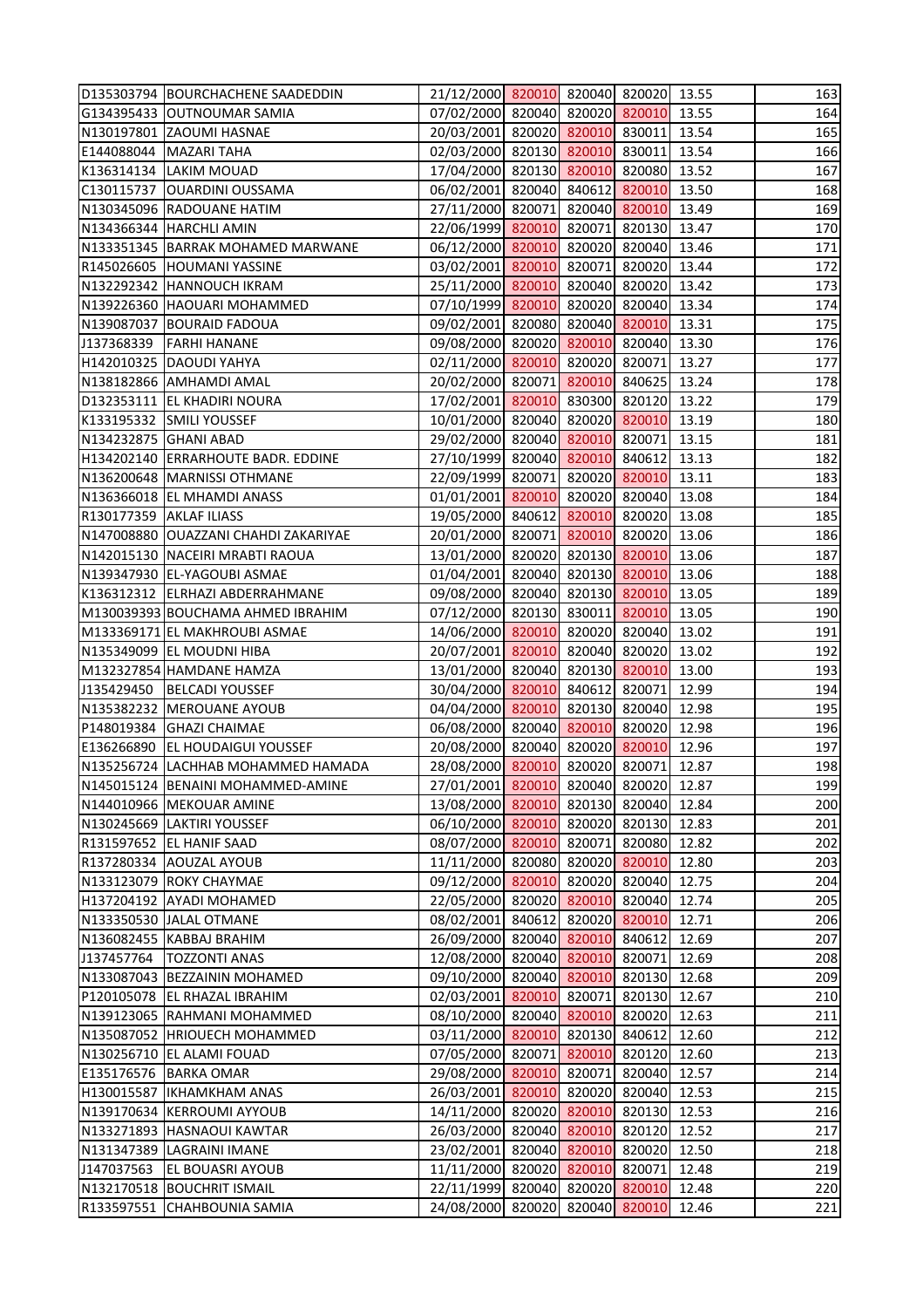|                       | E146066048 BOULIDAT YASSINE                | 07/05/1999 820040 820010 820130 12.38 |  |               |       | 222 |
|-----------------------|--------------------------------------------|---------------------------------------|--|---------------|-------|-----|
|                       | D131070762 AZAD NOURA                      | 21/01/2000 820010 820040 820020 12.36 |  |               |       | 223 |
|                       | N131175512 FARHAT NESSRINE                 | 09/06/2000 820010 840612 820020 12.35 |  |               |       | 224 |
|                       | N136348946 LAKSIR ABDELILAH                | 11/12/2000 820010 820071 820120 12.34 |  |               |       | 225 |
|                       | D130750288 YACOUBI HANANE                  | 15/12/2000 820040 820010 820020 12.33 |  |               |       | 226 |
|                       | R130195777 DARFI OUSSAMA                   | 20/02/2001 820040 820020 820010       |  |               | 12.33 | 227 |
|                       | N139313031 SLAMTI MANAL                    | 27/01/2000 820010 820020 830011 12.29 |  |               |       | 228 |
| N146032306 ADIL OMAR  |                                            | 26/06/2000 820040 840612 820010       |  |               | 12.28 | 229 |
|                       | N133350138 FILALI BABA AHMED               | 09/01/2001 840612 820071 820010       |  |               | 12.28 | 230 |
|                       | N134170431 OUAHABI SOUFYANE                | 30/01/2000 820010 820071 820040 12.25 |  |               |       | 231 |
|                       | M131382314 HAJOUI MOHAMED ESSADIK          | 25/04/1999 820020 820010 820040       |  |               | 12.25 | 232 |
|                       | M132396973 JEBBOURI YOUSSEF                | 02/02/2000 820040 820010 820130 12.23 |  |               |       | 233 |
|                       | R134805022   MESSOUDI DRISSI MOHAMED AMINE | 08/08/2000 820010 820071 820040 12.17 |  |               |       | 234 |
|                       | N132271937 BENTALEB MERYEM                 | 21/01/2000 820010 820071 830011       |  |               | 12.14 | 235 |
| R133772616 ZIZ ILYAS  |                                            | 12/04/2000 820040 820010 840612       |  |               | 12.14 | 236 |
| N133350300 HIDA SAAD  |                                            | 12/12/2000 820010 820020 820071       |  |               | 12.12 | 237 |
|                       | N120082484 BOURBIGUA MANAL                 | 24/08/2000 820040 820010 820071       |  |               | 12.12 | 238 |
|                       | P131541876 AMRANI HANCHI YOUSRA            | 18/04/2001 820071 820010 830011       |  |               | 12.11 | 239 |
|                       | N133249796 GHANDOR FATIMA EZZAHRAE         | 25/12/2000 820010 820020 820071       |  |               | 12.10 | 240 |
|                       | N137272015 KHARBOUCHE JIHANE               | 16/01/2001 820010 820020 820071 12.07 |  |               |       | 241 |
|                       | E144036086 REHAH TAHA                      | 25/05/2001 820040 820020 820010 12.02 |  |               |       | 242 |
|                       | N130175425 GUEROUAN ILHAM                  | 21/10/2000 840612 820130 820010 12.01 |  |               |       | 243 |
| R130290942 JEDDI SARA |                                            | 16/10/2000 820010 820130 820040 11.99 |  |               |       | 244 |
|                       | N132343526 OUAZZANI-CHAHDI KHAOULA         | 07/01/2000 820071 820010 820020       |  |               | 11.99 | 245 |
|                       | N135341658 LAMRINI SAAD                    | 09/10/2000 820010 820040 820071       |  |               | 11.98 | 246 |
|                       | R139710263 WARDI ZAKARIA                   | 29/04/2000 820010 820080 840612       |  |               | 11.98 | 247 |
|                       | N131197259 IDRISSI AZAMI MERYEM            | 28/10/2000 820010 820020 820040 11.95 |  |               |       | 248 |
|                       | N133123084 BOUALAM HOUDA                   | 30/12/2001 820010 840612 840625       |  |               | 11.91 | 249 |
|                       | N142016113 HETTABI YASSINE                 | 07/02/2000 820010 820080 840625       |  |               | 11.89 | 250 |
|                       | J139545611  LAMRI OUSSAMA                  | 04/05/2000 820010 840625 820080       |  |               | 11.88 | 251 |
|                       | N139189198 EL BAIR ANASS                   | 28/02/2000 820040 820010 820071       |  |               | 11.88 | 252 |
|                       | R137553790 MAZER KAWTAR                    | 06/05/2000 820130 820020 820010 11.88 |  |               |       | 253 |
|                       | N141016613 BOUABDALLAH MOHAMED AYMANE      | 10/01/2001 820010 820020 820040 11.87 |  |               |       | 254 |
|                       | K133109540 RHANBOURI OMAR                  | 09/08/2000 820040 820130 820010       |  |               | 11.85 | 255 |
|                       | P131438143 BENJELLOUN MAJDA                | 05/05/2000 820010 820071 820020 11.84 |  |               |       | 256 |
|                       | N139368166 HADDAD WAJIH                    | 19/04/2000 820040 820010 820071       |  |               | 11.84 | 257 |
|                       | E140060767 HARCHI YOUSSEF                  | 21/04/2001 820040 820020 820010       |  |               | 11.84 | 258 |
|                       | M134322445 EL MAROUFI AMINE                | 09/04/2000 820040 820020 820010       |  |               | 11.83 | 259 |
|                       | A138005423   AMGHAR AZZEDDINE              | 09/02/1999 820040 820010 840612       |  |               | 11.76 | 260 |
|                       | D137845891 AIT-MLOUK OMAR                  | 20/08/2000 820040 840623 820010 11.74 |  |               |       | 261 |
| J137167832            | <b>AIT ADDI IKRAM</b>                      | 25/12/2000 820040 820071 820010       |  |               | 11.73 | 262 |
|                       | N146010701 SEFFAR OTHMANE                  | 02/05/2000 820071 820130 820010       |  |               | 11.73 | 263 |
|                       | J120012434 BOUTAHRI ABIR                   | 22/07/2000 820040 840612 820010       |  |               | 11.72 | 264 |
|                       | N137373815 ENNAHLI YASMINA                 | 03/08/2001 820020 820010 820040       |  |               | 11.65 | 265 |
|                       | P147072280 EL BAKOURI MOHAMED              | 18/02/2000 820020 820010 830011       |  |               | 11.64 | 266 |
|                       | N120082508 ABBOUB HAFSA                    | 28/02/1999 820010 820130 820040       |  |               | 11.63 | 267 |
|                       | K139360316   MOURAD DOUHA                  | 27/02/2001 820010                     |  | 830300 820080 | 11.60 | 268 |
|                       | N131353150 NEQQAZ RIHAB                    | 28/09/2000 820020 820040 820010       |  |               | 11.58 | 269 |
|                       | N130121408 GRAGUI IKRAME                   | 08/05/2000 820020 820010 820130       |  |               | 11.56 | 270 |
|                       | A142002288 ELHAMRI YOUSSEF                 | 06/08/2000 820010 820020 820040       |  |               | 11.55 | 271 |
|                       | N133127197 ALAOUI ISMAILI KENZA            | 05/06/2000 820010 820020 820040       |  |               | 11.55 | 272 |
| J137111271            | <b>SALMANI OUMAIMA</b>                     | 24/03/2001 820040 820130 820010       |  |               | 11.55 | 273 |
|                       | N141053494 EL BOUDOURI YASSINE             | 16/01/2001 820010 820020 820040       |  |               | 11.54 | 274 |
|                       | R140019533 EL MOURTAZAK ZAKARIA            | 28/02/2001 820040 820020 820010       |  |               | 11.53 | 275 |
|                       | M133400960 OUAACHA HAMZA                   | 16/09/1999 820020 820040 820010       |  |               | 11.52 | 276 |
|                       | N136347821 LAMGHARI AYOUB                  | 12/01/2001 830011                     |  | 820010 820040 | 11.51 | 277 |
|                       | G134395397 EL MAHY FATIMA                  | 24/03/2000 820040 820020 820010       |  |               | 11.51 | 278 |
|                       | N135200059 OURYA AYOUB                     | 03/07/1999 820010 820020 820071       |  |               | 11.49 | 279 |
|                       | N141051708 MEZMOUHI MARWA                  | 02/02/2001 820020 820010 820130       |  |               | 11.49 | 280 |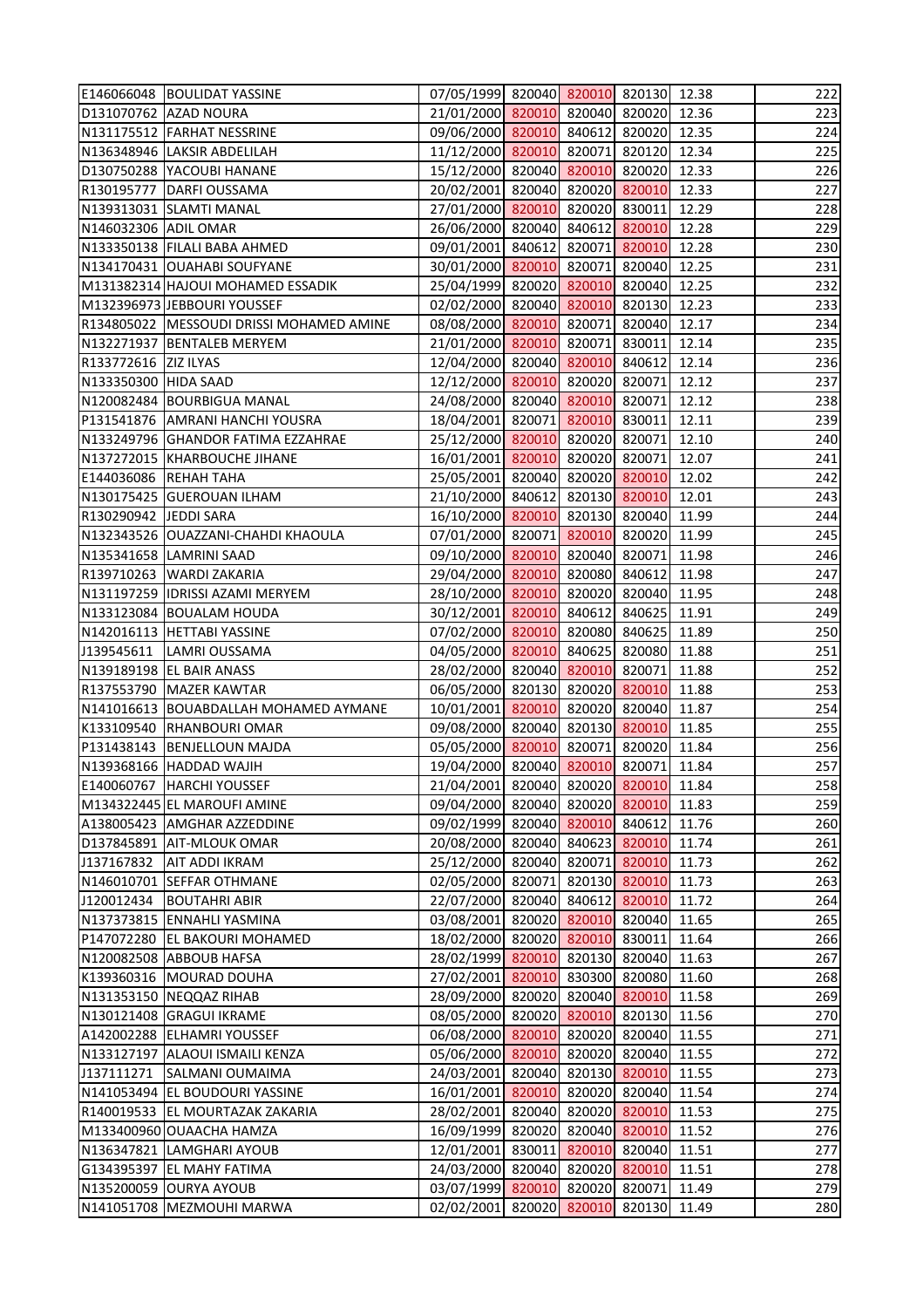|                        | M120083892 AMINI ALAOUI MOUHCINE                             | 13/04/2001 820071 820130 820010 11.46                              |  |        |                | 281        |
|------------------------|--------------------------------------------------------------|--------------------------------------------------------------------|--|--------|----------------|------------|
|                        | N146053409 DOUILI KAOUTAR                                    | 19/06/2000 820020 820010 820071 11.45                              |  |        |                | 282        |
|                        | N131205193 EL IDRISSI HAFSSA                                 | 17/07/2001 820020 820010 820130                                    |  |        | 11.36          | 283        |
|                        | N139341656 BELRHRISSI MOHAMMED                               | 27/08/2000 820010 820071 830011                                    |  |        | 11.34          | 284        |
|                        | N135347961 BAHAFID MOHAMMED MEHDI                            | 08/03/2001 820010 820071 820020                                    |  |        | 11.32          | 285        |
|                        | S134361274   BEN ABBOU KHAOULA                               | 30/11/2000 820040 820020 820010                                    |  |        | 11.32          | 286        |
|                        | K133408275 EZZAARI AYOUB                                     | 19/04/2000 820020 820010 820071 11.31                              |  |        |                | 287        |
|                        | K131419384 BOUYOUSFI MOHAMMED                                | 23/08/2000 820020 820010 820071                                    |  |        | 11.31          | 288        |
|                        | R130445922 HAMAIMOU ISMAIL                                   | 03/12/2000 820040 820020 820010                                    |  |        | 11.31          | 289        |
|                        | N132174371 RAJAA CHAYMAE                                     | 04/11/2000 820010 820020 820040 11.28                              |  |        |                | 290        |
|                        | N131343120 MJIDOU ACHRAF                                     | 19/03/2000 840625 820010 830300 11.25                              |  |        |                | 291        |
|                        | N134382052 TAHHAR ANAS                                       | 22/06/2000 820010 820130 820071 11.16                              |  |        |                | 292        |
|                        | N147031465 SRIJA ZAKARIAE                                    | 27/04/2001 820040 820080 820010                                    |  |        | 11.16          | 293        |
|                        | N134207414 BAKIRA MERYEM                                     | 18/08/2000 820010 820040 820071                                    |  |        | 11.14          | 294        |
|                        | N140006960 BOUKHABZA HAJAR                                   | 19/11/2000 820010 830011 820130 11.14                              |  |        |                | 295        |
|                        | D134584547 KARTAM AYOUB                                      | 28/12/1999 820010 820040 820130 11.13                              |  |        |                | 296        |
|                        | R132813141 ELMKHAIT ABDELHALIM                               | 03/08/2000 820010 820040 820130 11.13                              |  |        |                | 297        |
|                        | H138195592 MRIMOU IKRAM                                      | 09/05/2000 820010 820040 820071                                    |  |        | 11.10          | 298        |
|                        | J133191795   AIT ALI MOHAMMED EL AMINE                       | 11/03/2000 820020 820010 820040                                    |  |        | 11.10          | 299        |
|                        | N131196512 EN NYARY NEZARE                                   | 08/08/2000 840612 820040 820010 11.07                              |  |        |                | 300        |
|                        | N135211516 EN NAAMANI ABDE ILLAH                             | 14/04/1999 820020 820010 820130 11.06                              |  |        |                | 301        |
|                        | L145007707   EL HAIMER MOHAMED                               | 22/10/2000 820020 820040 820010 11.06                              |  |        |                | 302        |
|                        |                                                              |                                                                    |  |        |                | 303        |
|                        | R138506314 ANEBAROU HAFSSA                                   | 22/04/2000 820010 820020 820130                                    |  |        | 11.03          |            |
|                        | N131301972 EL-IDRISSI RAJAE                                  | 27/05/2001 820020 820130 820010                                    |  |        | 10.97          | 304        |
| R141108890 SAIB WISSAL |                                                              | 11/11/2000 820010 820020 820130                                    |  |        | 10.94          | 305        |
|                        | D132785029 BOUJAMAOUI ABDESSAMAD                             | 24/04/2001 820010 820020 820040                                    |  |        | 10.94          | 306        |
|                        | N137279902 MOUSSALI MERYEM                                   | 31/08/2000 820010 820020 820071                                    |  |        | 10.90          | 307        |
|                        | D130040965 ERRAIS WAFA                                       | 22/01/2001 820010 840625 830011                                    |  |        | 10.90          | 308        |
| R136803132 AYANE SAMI  |                                                              | 14/10/2000 820010 820040 820130                                    |  |        | 10.87          | 309        |
|                        | N131201943 ZNAKI OUIJDANE                                    | 26/10/2000 820010 820130 830011                                    |  |        | 10.85          | 310        |
|                        | N133195370 HADDOUD ILYASS                                    | 13/11/2000 820040 820071 820010 10.80                              |  |        |                | 311        |
|                        | N130245668 ENNAJI OMAR                                       | 25/01/2000 820130 820040 820010 10.78                              |  |        |                | 312        |
|                        | N136061474 BOUTAYEB KAMAL                                    | 28/11/1999 820020 820010 820071                                    |  |        | 10.77          | 313        |
|                        | N136368470 BENNANI OTHMANE                                   | 14/10/2000 820010 840623 820130                                    |  |        | 10.76          | 314        |
|                        | D130286581 BOURAMDANE KHADIJA                                | 21/02/2000 840625 820010 820120                                    |  |        | 10.71          | 315        |
|                        | N139123055  BELLAMHIDY MALIKA                                | 12/04/2001 820010 820130 820080                                    |  |        | 10.69          | 316        |
|                        | N145016674 BELLAMINE MOHAMMED                                | 14/04/2000 820010 820071 820080                                    |  |        | 10.65          | 317        |
|                        | N136197887 LOULIDI ABDELALI                                  | 15/11/2000 840612 820010 820020                                    |  |        | 10.63          | 318        |
|                        | H139322259 EL GOURARE YAHYA                                  | 02/10/2000 820010 820071 830011                                    |  |        | 10.59          | 319        |
|                        | K130077202 SAKHORI MOUAD                                     | 17/06/2000 820020 820010 820071                                    |  |        | 10.55          | 320        |
|                        | N136348580 OUATOUF ABDERRAHIM                                | 25/12/2000 820071 820010 820020                                    |  |        | 10.55          | 321        |
|                        | N143036307 EN-NASIRY SAFAE                                   | 20/07/2000 820010 820020 820040                                    |  |        | 10.54          | 322        |
|                        | R131748596 JAHOUR ADIL                                       | 01/03/2000 820020 820040 820010                                    |  |        | 10.54          | 323        |
|                        | N139365976 SEBTI MOHAMMED                                    | 03/02/2000 820130 840612 820010                                    |  |        | 10.47          | 324        |
|                        | N140037368 SADIQI ZAKARIYAE                                  | 01/01/2001 820010 820071 820040                                    |  |        | 10.46          | 325        |
|                        | N147060641 AMENGHLAZ ISMAIL                                  | 28/11/1999 820010 820080 820020                                    |  |        | 10.43          | 326        |
|                        | N139232905 BEN-ABBOU GHITA                                   | 30/08/2000 820130 820010 820120                                    |  |        | 10.39          | 327        |
|                        | N135344825 GORY AMINA                                        | 01/01/2001 820010 820071 820020                                    |  |        | 10.35          | 328        |
|                        | Z185400906 LAHMIDI ABDERRAZAK                                | 08/09/1995 820010 820071 820020                                    |  |        | 10.33          | 329        |
|                        | N136208265 ELMIDAOUI AMINE                                   | 19/11/2000 820010 830011 820120                                    |  |        | 10.31          | 330        |
|                        | N139279386 BERNI KHAOULA                                     | 26/03/2000 820010 820020 820071                                    |  |        | 10.31          | 331        |
|                        | S136344389 HAMDACHE MOHAMED                                  | 30/04/2000 820010 820071                                           |  | 840612 | 10.29          | 332        |
|                        | N148010883 HARTI MOHAMMED                                    | 11/09/2000 820040 820010 820020                                    |  |        | 10.29          | 333        |
|                        | M132378290 OUBANA ACHRAF                                     | 14/09/2000 820010 820020 840612                                    |  |        | 10.28          | 334        |
|                        | N130156363 MACHROUH SALIM                                    | 03/06/2000 820010 820020 820071                                    |  |        | 10.28          | 335        |
|                        | Z186601618   BELHADJ MOHAMED<br>D138733405 EL GOUMMADI MEHDI | 02/12/1997 820020 820040 820010<br>25/05/2000 820040 840612 820010 |  |        | 10.28<br>10.27 | 336<br>337 |
|                        | N145016253 NAIT SALAH ABDELALI                               | 12/01/2001 820040 820010 820020                                    |  |        | 10.22          | 338        |
|                        | L139102302 AIT BNYOUF IMANE                                  | 26/03/1999 820010 820020 820130                                    |  |        | 10.20          | 339        |
|                        |                                                              |                                                                    |  |        |                |            |